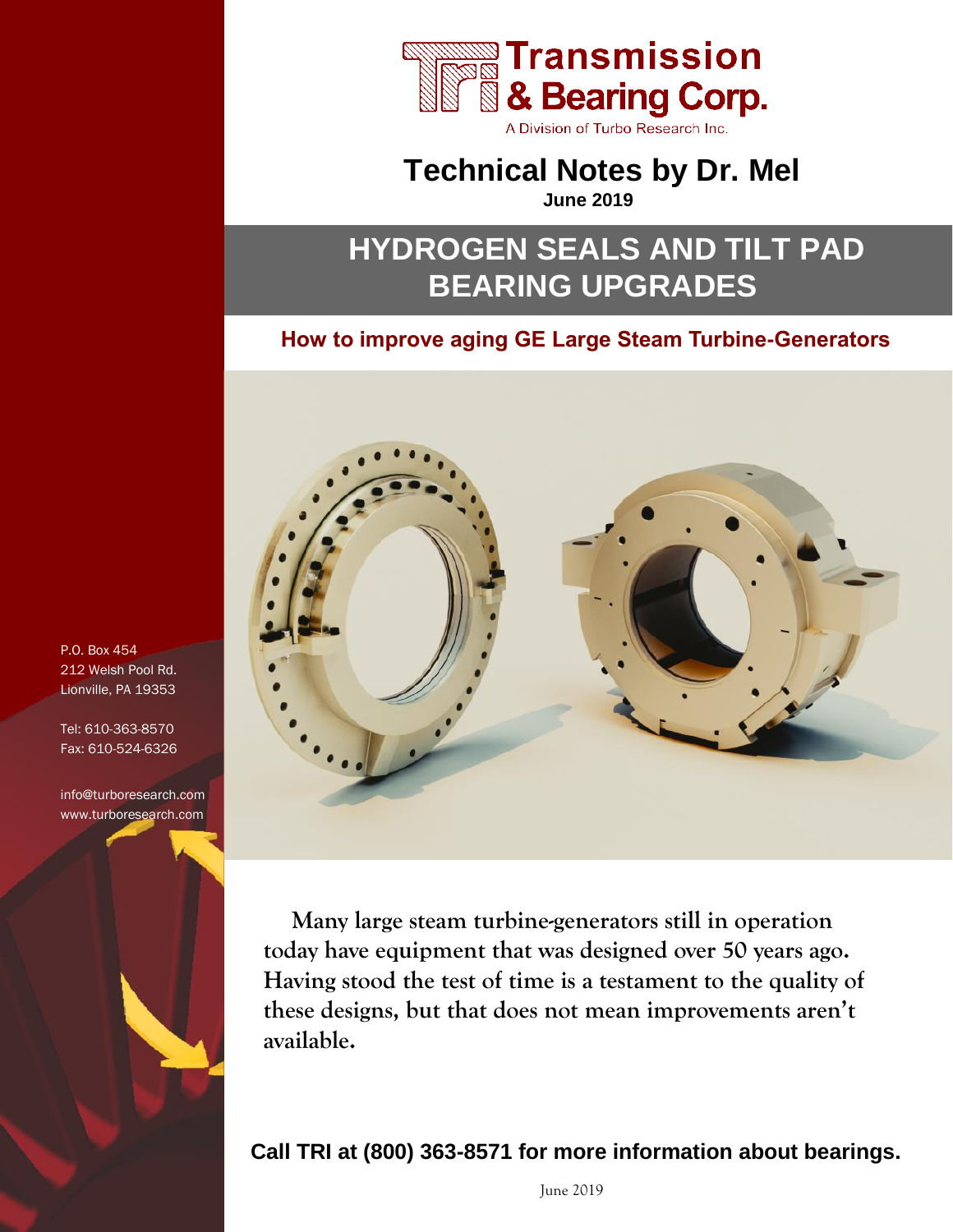## **What can be done to improve the H<sup>2</sup> sealing process?**



Many GE Generators in service today use hydrogen seals that were developed in the 1930s. The seals consist of four 90° bronze segments that are held in place by garter springs. Pressurized seal oil pushes the two rings axially and in opposite directions making face seals with the housing. With this design, **t**here were many areas where hydrogen leaks can develop:

- (1) At the "butt" joints between the ring segments.
- (2) Between the faces of the seal rings and the faces of the housings.
- (3) Through the static joints of the top and bottom halves of the main seal housing.

*Note that there is always some gas loss via absorption of H<sup>2</sup> into the seal oil that flows through and lubricates the seals rings.*

Given that Hydrogen cooling is here to stay, the question is: What can be done to improve the  $H_2$ sealing process? In an ideal world, the GE hydrogen seal design should work reasonably well. In practice, the quarter-segment seal rings do not stay seated at the "butt joints", particularly if there is significant rotor vibration or if the seal ring housing is not centered on the rotor.

The hydrogen seal ring design used by TRI has 360-degree steel and Babbitt rings with bolted joints. Access to the rings is achieved by removing only a small top half housing and the main housing stays in place. "Hook" fits on the seal rings are gone, so these seals can easily be removed and inspected or replaced if necessary. Improvements to the design, materials and manufacturing keep the TRI hydrogen seal bores round and the joint gaps closed.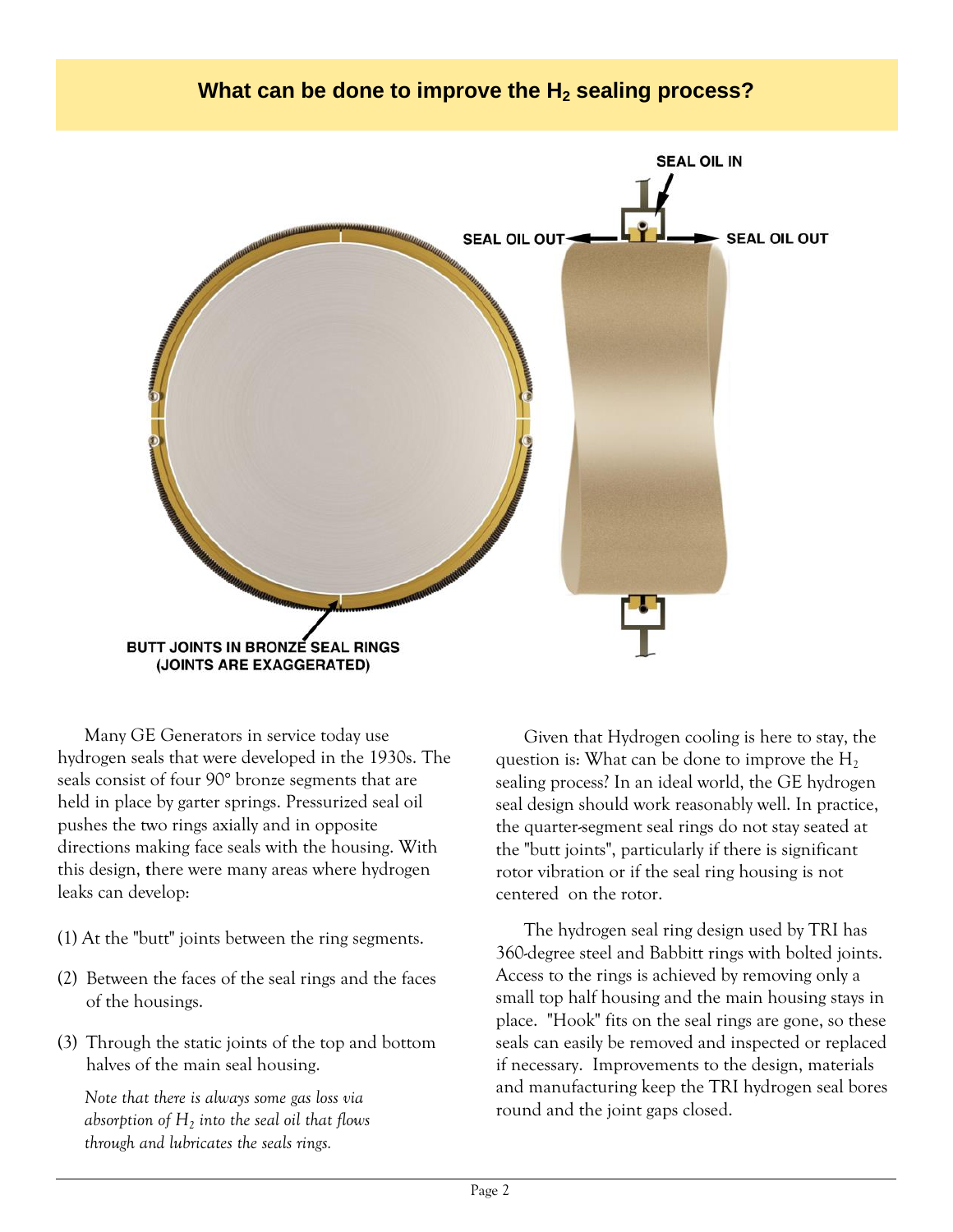

# **The Hydrogen Seal Retrofit Process**

- 1. Prepare a drawing with an estimated size of the existing Hydrogen seal assembly.
- 2. Prepare modifications to show the upper outer removable housing to be added.
- 3. Obtain materials for the housing for each end and for the mating seal rings.
- 4. Rough machine the new removable housings to "near shape".
- 5. Process the seal rings through the Babbitting process.
- 6. When the outage starts, receive the existing end shields. Finalize drawings.
- 7. Modify the main Hydrogen seal housing, both upper and lower halves.
- 8. Semi-finish machine the upper outer removable seal housing.
- 9. Complete the machining of the details such as dowel pins and the like, and then the seal housing assemblies, including inspection for flatness.
- 10. Complete machining of the seal rings to TRI's recommended seal bore diameters, with inspection for flatness.
- 11. Pack and ship to site.
- 12. The reinstallation process is so much simpler than disassembly that customers typically do not request Technical Direction from a TRI Representative, though such assistance is available.

## **TRI designs and manufactures complete hydrogen seal assemblies.**

This permits the "Air Side" seals with slightly longer axial length to reduce seal oil flow out of the generator and permits higher pressures in the hydro-dynamic oil films which will minimize seal ring wear.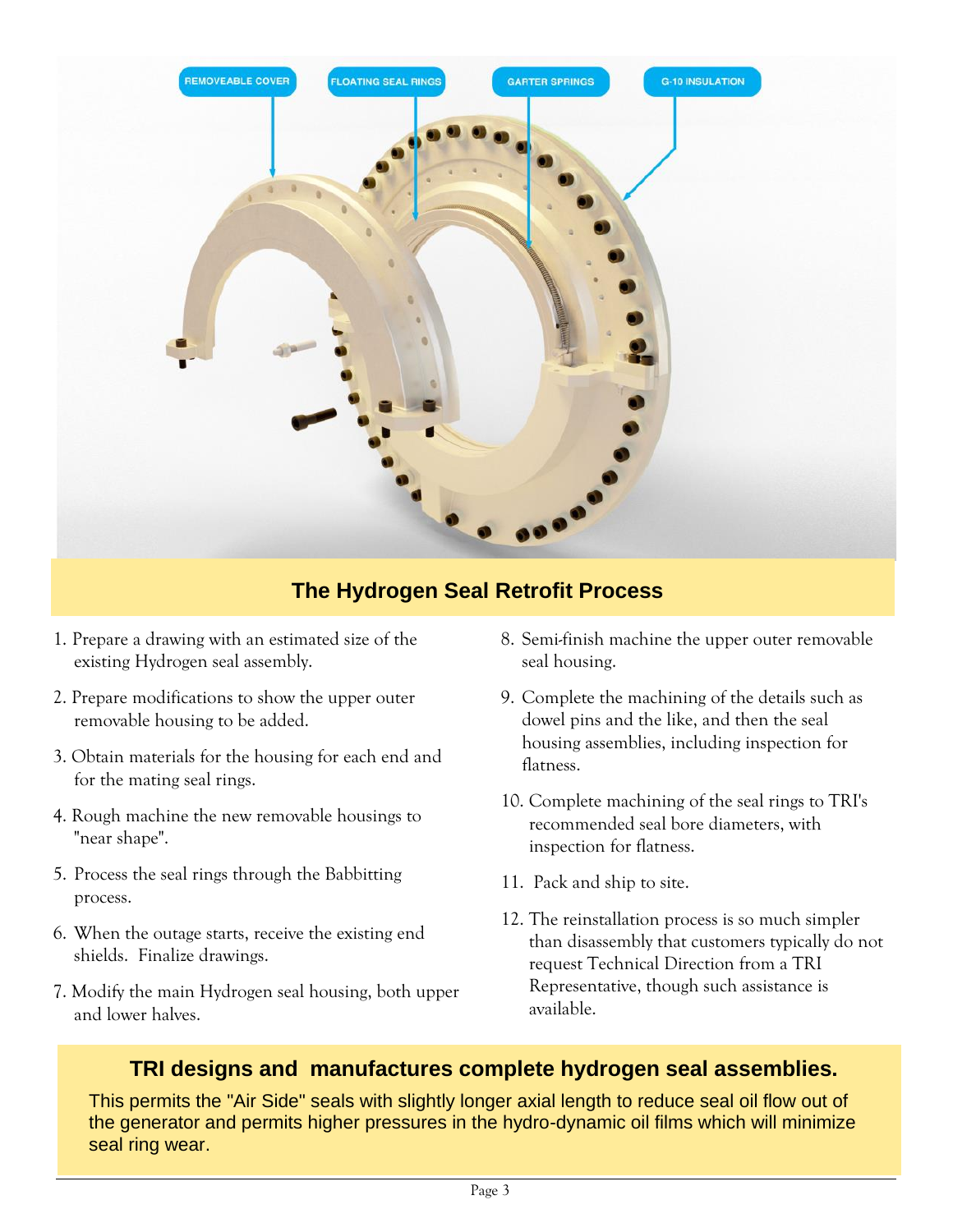## **Tilt Pad Bearing Upgrades**

The "classic" 6-pad tilting pad bearings of the GE Large Steam Turbines that were built between late 1950s through 2000 era (as well as other varied tilting pad bearings for Combined Cycle Gas Turbines including the D-11 Steam Turbines of more recent vintage) typically developed excessive wear patterns in the contact areas on the backs of the pads and on the mating surfaces of the housing bores. This applies to GE-style Tilting Pad Bearings with bores diameters from 8 inches to 24 inches.

## **If the contact surfaces are not refurbished, then even the best job of rebabbitting and remachining the bore is useless.**

While the Babbitt surfaces may be fine, the wear patterns on the backs of the pads can be large enough to cause the pads to have limited ability to roll, tilt, or twist as required by the design. The consequence is that they do not permit rolling well enough to be able to suppress sub-synchronous rotor vibration, including steam-whirl, one of the most damaging forms of sub-synch rotor vibration.

TRI has demonstrated the Engineering Skills to evaluate each tilting pad bearing situation, as well as to have a shop with the skilled manpower and specialized tooling necessary to refurbish the various bearing designs in an expeditious manner. Critical worksteps of these refurbishment processes are to bore out the housing and to machine a double radius curvature on the backs of the pads. The double radius curvature is critical because it allows the pads to roll, tilt, and twist correctly. Each pad must be able to move properly in order for the oil film to suppress the "cross-coupled" stiffness and damping characteristics that leads to sub-synchronous rotor vibration. If the contact surfaces are not refurbished, then even the best job of rebabbitting and remachining the bore is useless. If the pads cannot move properly, then the pads act as if they are a fixed bore bearing and this can lead to sub-synchronous rotor vibration. If in doubt, turn over the pads and look at the back side.

#### The 6-pad "classical" design

In many cases, the pad backs have worn a pocket into the bore of the housing. The pads and housings are made of very soft steel, and inserts have been made to fit into the back of the pads, not particularly the bottom pads. The top pads usually have a bar of soft steel across each pad to be used to adjust clearance.

In other cases, the bottom three pads have had bars installed that resemble the bars on the top pads, and these have been hand rounded so that they have a double curvature, but not a curvature that is sufficiently correct to produce the desired rolling function.

A problem with bottom pads that have had a slot cut for a bar is that this greatly reduces the bending stiffness and strength of the pad for supporting the oil film with a heavy load. TRI can offer other viable options, if time to obtain other materials exists.

#### Limited Options:

Preferred options include making pad rings of heat-treated alloy steel and installing round inserts

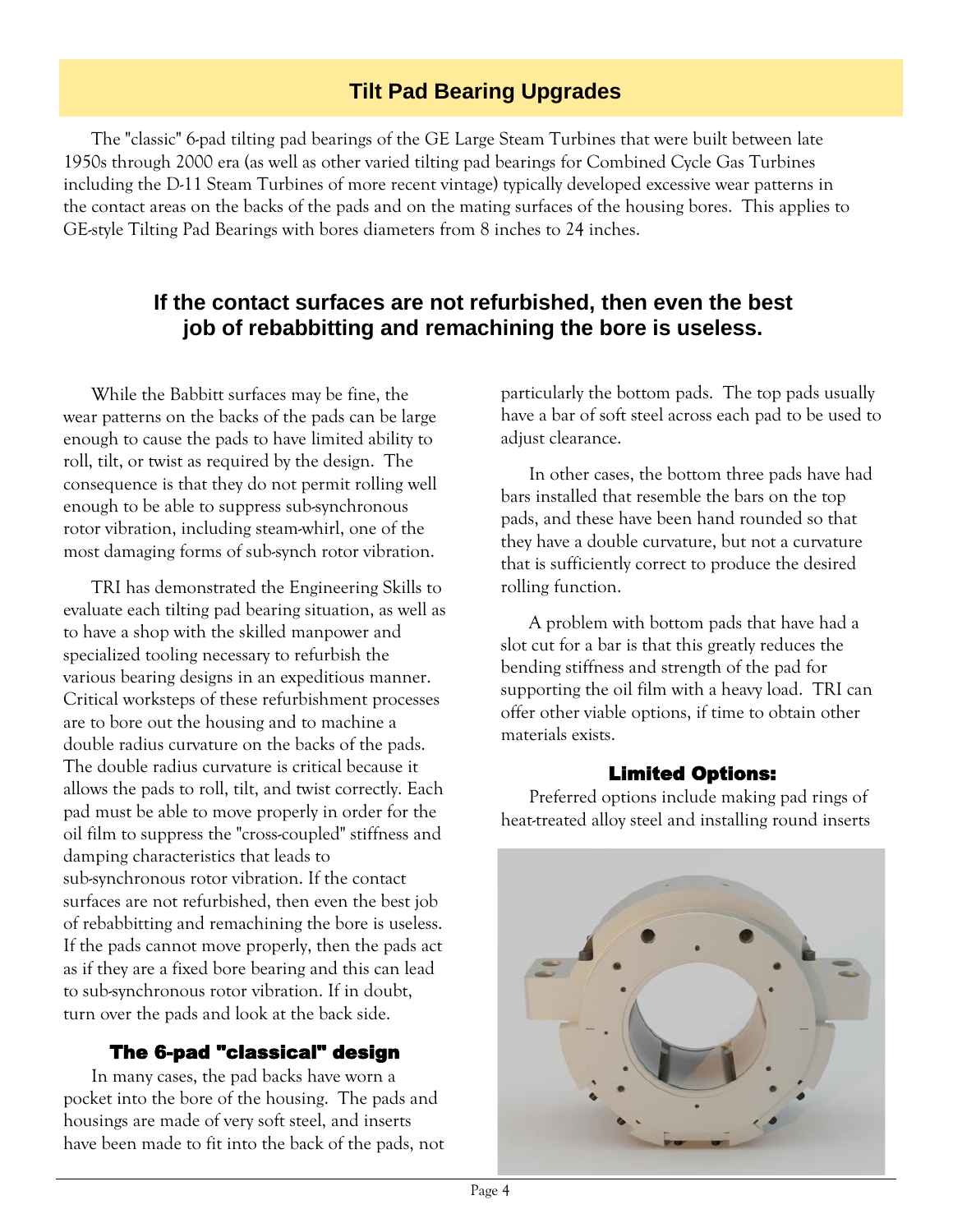of similar steel in the top pads for clearance adjustments. Another variation is to install round inserts of heat-treated steel at all pad locations to resist wear.

In some cases, it appears that GE has made some new "classic" bearings with the latter insert feature for some of the high MW Steam Turbines.

In any of these cases, the preferred choice is to machine the backs of the pads with a proper double radius shape.

#### Exposure to GE Gas Turbine and D-11 Steam Turbine Bearings

During recent exposures to refurbishing bearings for GE Gas and Steam Turbines, generally associated with combined cycle plants, it appears that the tilting pad bearings have been produced with only initial cost in mind. Maintenance, operational considerations and reliability have unfortunately not been in primary focus as was the case years ago.

In any event, TRI clearly can refurbish these bearings, whether four or six pads, load on pivot, or load between pivots. An over-riding issue is that by using soft steel in contact zones and not using alignment pads on the outside of the bearings, any refurbishment job simply cannot produce a significantly improved product. All TRI can do in these cases is to return refurbished bearings in conditions that match the original bearings.

### There is another very viable option

Retrofit TRI Align-A-Pad<sup>™</sup> tilting pad journal bearings for GE Turbines and Generators make good products better. TRI can design and manufacture bearings with improved features:

- 6-pad design with spherical dome on flat plate to provide the best contact demonstrated for rolling, tilting, and twisting to suppress subsynchronous rotor vibration.
- Alloy steel pads and support pad support disks that resist wear.
- Superior Babbitt that permits particulate matter to embed, and still has the yield strength at bearing metal temperatures approaching 230 deg F on a continuous basis to function without Babbitt degradation.
- Pads that are easy to maintain (rebabbitt, machine to specs, and to install in the housing).
- Floating seal rings made from alloy steel with Babbitt lining that are used at both ends of the bearing housing to minimize oil flow exiting along the shaft.
- Typical TRI Align-A-Pad™ bearings have heat treated alloy steel "saddle blocks" for "vector" alignment adjustments using both radial and tangential shim packs.

## TRI Align-A-Pad™ bearings perform for 100,000 hrs between turbine inspections and overhaul

#### In summary

Regarding GE Hydrogen seal assemblies, TRI is in an excellent position to modify, upgrade, or refurbish, these seals up to or in excess of 30-inch journals. TRI will refurbish existing seal assemblies or upgrade them as desired.

Regarding Tilting Pad Journal Bearings for the "classic" or more recent tilting pad journal bearings now in GE Gas Turbines, or D-11 Steam Turbines, TRI has demonstrated the skills to handle the wide range of designs that GE now uses.

While not discussed in this document, TRI has the engineering and shop skills to refurbish, modify, or upgrade any fixed bore bearing in any turbine or generator built by GE or other manufacturer.